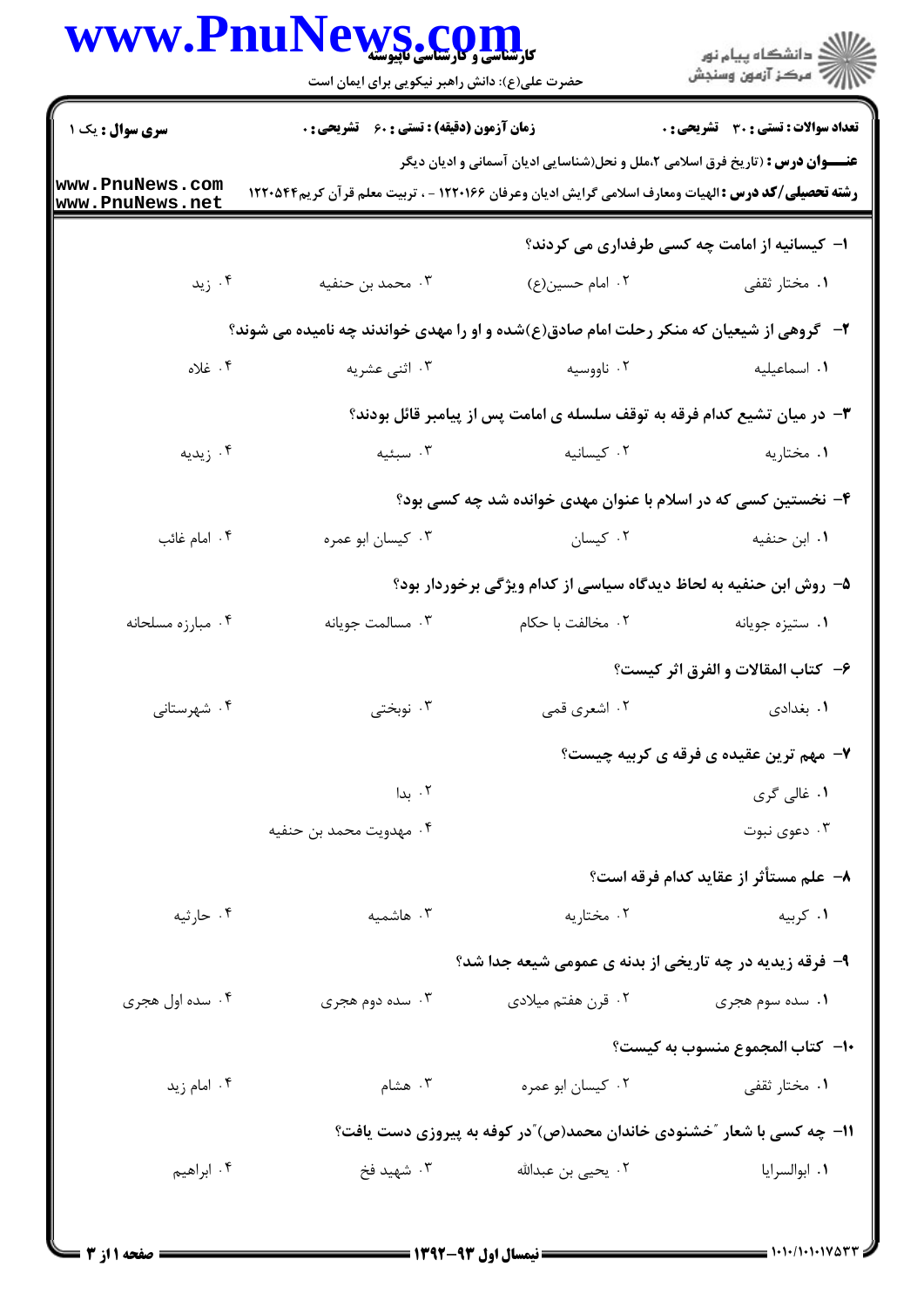| ڪ دانشڪاه پيام نور<br>∕7 مرڪز آزمون وسنڊش          |                                                                                                                                                                                                      | WWW.PnuNews.com<br>حضرت علی(ع): دانش راهبر نیکویی برای ایمان است |                        |
|----------------------------------------------------|------------------------------------------------------------------------------------------------------------------------------------------------------------------------------------------------------|------------------------------------------------------------------|------------------------|
| <b>تعداد سوالات : تستی : 30 ٪ تشریحی : 0</b>       |                                                                                                                                                                                                      | <b>زمان آزمون (دقیقه) : تستی : 60 ٪ تشریحی : 0</b>               | <b>سری سوال : ۱ یک</b> |
|                                                    | <b>عنـــوان درس :</b> تاریخ فرق اسلامی ۲،ملل و نحل(شناسایی ادیان آسمانی و ادیان دیگر)<br><b>رشته تحصیلی/کد درس :</b> الهیات ومعارف اسلامی گرایش ادیان وعرفان ۱۲۲۰۱۶۶ - ، تربیت معلم قرآن کریم۱۲۲۰۵۴۴ |                                                                  | www.PnuNews.com        |
|                                                    | ۱۲– در سده ی دوازدهم در کدامیک از سرزمین های اسلامی اختلافات طوایف زیدی به اوج خود رسید؟                                                                                                             |                                                                  | www.PnuNews.net        |
| ۰۱ بصره                                            | ۰۲ يمن                                                                                                                                                                                               | ۰۳ کوفه                                                          | ۰۴ طبرستان             |
|                                                    | ۱۳-۔ از متاخرترین آثار کلامی مکتب زیدی کدام کتاب را می توان نام برد؟                                                                                                                                 |                                                                  |                        |
| ٠١. الاساس لعقائدالاكياس                           |                                                                                                                                                                                                      | ٠٢ تاريخ الادب العربي                                            |                        |
| ۰۳ الاصول الخمسه                                   |                                                                                                                                                                                                      | ۰۴ رسائل العدل                                                   |                        |
| <b>۱۴- حسن و قبح از دیدگاه زیدیه چگونه است</b> ؟   |                                                                                                                                                                                                      |                                                                  |                        |
| ۰۱ شرعی                                            | ۲. عقلی                                                                                                                                                                                              | ۰۳ عرفی                                                          | ۰۴ دینی                |
|                                                    | 1۵– از دیدگاه کدام فرقه شفاعت پیامبر تنها شامل بهشتیان می شود؟                                                                                                                                       |                                                                  |                        |
| ۰۱ معتزله                                          | ۰۲ خوارج                                                                                                                                                                                             | ۰۳ زیدیه                                                         | ۰۴ اشاعره              |
|                                                    | ۱۶– زیدیه در کدام اصل راه خود را از امامیه جدا کردند؟                                                                                                                                                |                                                                  |                        |
| ۰۱ امر به معروف و نهی از منکر                      |                                                                                                                                                                                                      | ۰۲ عدالت                                                         |                        |
| ۰۳ امامت                                           |                                                                                                                                                                                                      | ۰۴ توحید                                                         |                        |
| <b>۱۷</b> –   دیدگاه زیدیه در خصوص عصمت امام چیست؟ |                                                                                                                                                                                                      |                                                                  |                        |
| ۰۱ عصمت از صغائر                                   |                                                                                                                                                                                                      | ۰۲ عصمت از کبائر                                                 |                        |
| ۰۳ عصمت شرط امام است                               |                                                                                                                                                                                                      | ۰۴ عدم عصمت امام                                                 |                        |
|                                                    | ۱۸- کدام فرقه قیام امام در برابر منکر را از شروط صحت امامت میدانند؟                                                                                                                                  |                                                                  |                        |
| ۱. معتزله                                          | ۰۲ زیدیه                                                                                                                                                                                             | ۰۳ اشاعره                                                        | ۰۴ امامیه              |
| 19- مذهب فقهي هادويه منسوب به كيست؟                |                                                                                                                                                                                                      |                                                                  |                        |
| ۰۱ قاسم رسی                                        | ۰۲ اطروش                                                                                                                                                                                             | ۰۳ حسین بن هارون                                                 | ۰۴ یحیی بن حسین        |
|                                                    | ۲۰- کدام فرقه کلامی به ابوبکر و عمر نسبت فسق و کفر دادند؟                                                                                                                                            |                                                                  |                        |
| ۰۱ جارودیه                                         | ۰۲ بتریه                                                                                                                                                                                             | ۰۳ صالحيه                                                        | ۰۴ سلیمانیه            |
|                                                    | <b>۲۱</b> - فرقه ی صالحیه در فقه به کدام مسلک فقهی نزدیکند؟                                                                                                                                          |                                                                  |                        |
| ۰۱ مالک <sub>ی</sub>                               | ۰۲ حنفی                                                                                                                                                                                              | ۰۳ شافعی                                                         | ۰۴ حنبلی               |